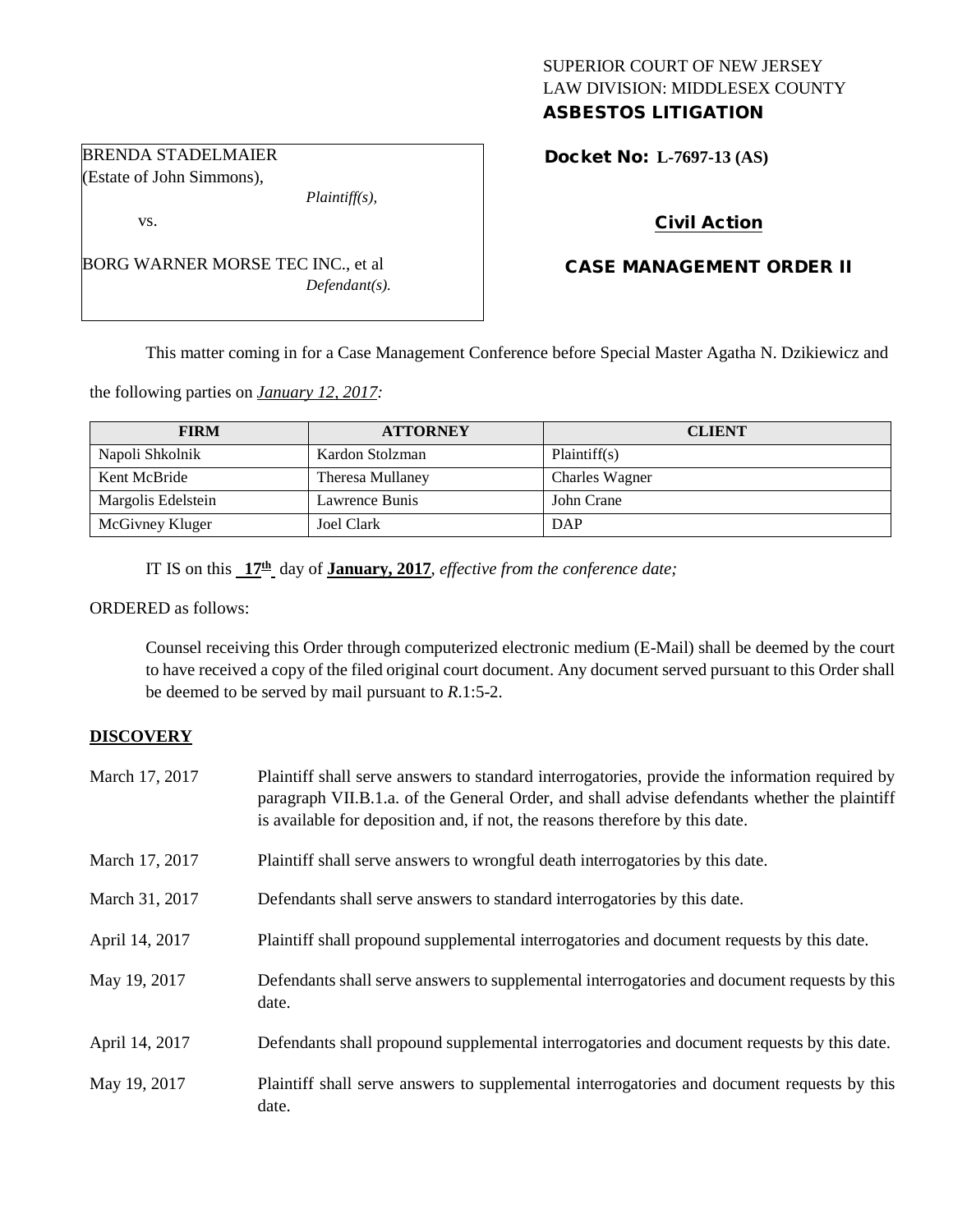- September 29, 2017 Fact discovery, including depositions, shall be completed by this date. Plaintiff's counsel shall contact the Special Master within one week of this deadline if all fact discovery is not completed.
- November 30, 2017 Depositions of corporate representatives shall be completed by this date.

# **EARLY SETTLEMENT**

December 15, 2017 Settlement demands shall be served on all counsel and the Special Master by this date.

#### **SUMMARY JUDGMENT MOTION PRACTICE**

| December 15, 2017 | Plaintiff's counsel shall advise, in writing, of intent not to oppose motions by this date. |
|-------------------|---------------------------------------------------------------------------------------------|
| January 5, 2018   | Summary judgment motions shall be filed no later than this date.                            |
| February 2, 2018  | Last return date for summary judgment motions.                                              |

## **MEDICAL DEFENSE**

- March 17, 2017 Plaintiff shall serve executed medical authorizations (along with answers to interrogatories) by this date.
- March 17, 2017 Plaintiff shall serve a diagnostic medical report and any medical records in plaintiff's possession by this date.
- October 31, 2017 Plaintiff shall serve medical expert reports by this date.
- October 31, 2017 Upon request by defense counsel, plaintiff is to arrange for the transfer of pathology specimens and x-rays, if any, by this date.
- March 30, 2018 Defendants shall identify its medical experts and serve medical reports, if any, by this date. **In addition, defendants shall notify plaintiff's counsel (as well as all counsel of record) of a joinder in an expert medical defense by this date.**

## **LIABILITY EXPERT REPORTS**

- October 31, 2017 Plaintiff shall identify its liability experts and serve liability expert reports or a certified expert statement by this date or waive any opportunity to rely on liability expert testimony.
- March 30, 2018 Defendants shall identify its liability experts and serve liability expert reports, if any, by this date or waive any opportunity to rely on liability expert testimony.

## **ECONOMIST EXPERT REPORTS**

- October 31, 2017 Plaintiff shall identify its expert economists and serve expert economist report(s), if any, by this date or waive any opportunity to rely on economic expert testimony.
- March 30, 2018 Defendants shall identify its expert economists and serve expert economist report(s), if any, by this date or waive any opportunity to rely on economic expert testimony.

\_\_\_\_\_\_\_\_\_\_\_\_\_\_\_\_\_\_\_\_\_\_\_\_\_\_\_\_\_\_\_\_\_\_\_\_\_\_\_\_\_\_\_\_\_\_\_\_\_\_\_\_\_\_\_\_\_\_\_\_\_\_\_\_\_\_\_\_\_\_\_\_\_\_\_\_\_\_\_\_\_\_\_\_\_\_\_\_\_\_\_\_\_\_\_\_\_\_\_\_\_\_\_\_\_\_\_\_\_\_